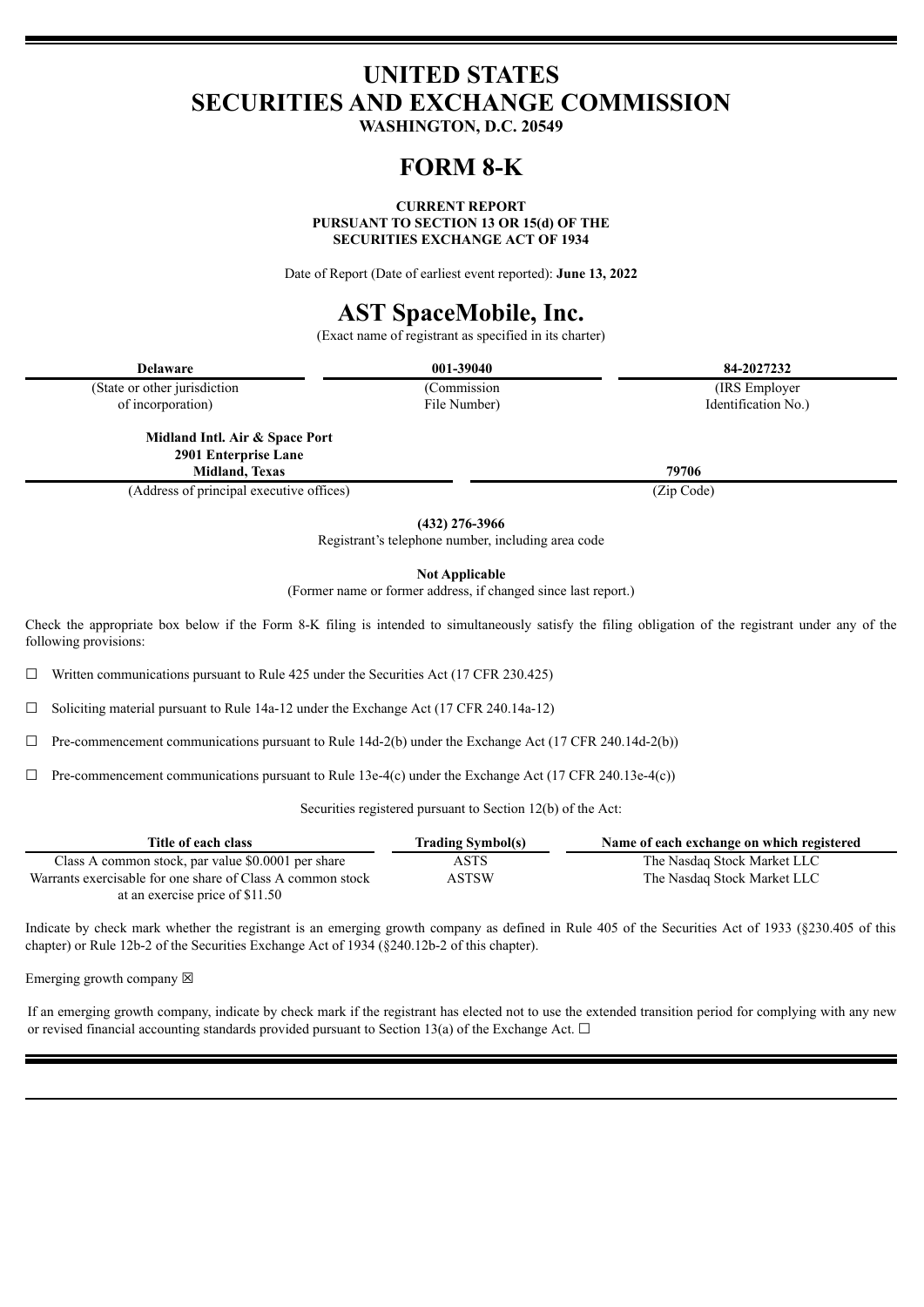#### **Item 7.01. Regulation FD Disclosure.**

On June 13, 2022, AST SpaceMobile, Inc. (the "Company") issued a press release related to the launch window for its BlueWalker 3 test satellite. A copy of the press release is attached hereto as Exhibit 99.1 and incorporated by reference herein.

The information contained in this Item 7.01 and Exhibit 99.1 are furnished and shall not be deemed to be filed for the purposes of Section 18 of the Exchange Act, or otherwise subject to the liabilities of such section, nor will such information be deemed incorporated by reference in any filing under the Securities Act, or the Exchange Act, except as may be expressly set forth by specific reference in such filing.

#### **Item 8.01. Other Events.**

The press release referenced in Item 7.01 confirms the Company's plans to launch its BlueWalker 3 test satellite from Cape Canaveral, FL during the week of August 15, 2022. The actual launch date remains subject to change and is contingent on a number of factors including, but not limited to, final testing, final integration, ground transport, timely readiness of the launch vehicle and other unknowns including, but not limited to, weather conditions or technical problems.

#### **Item 9.01. Financial Statements and Exhibits.**

(d) Exhibits.

| <b>Exhibit No. Description</b> |                                                                              |
|--------------------------------|------------------------------------------------------------------------------|
| 99.1                           | Press release dated June 13, 2022                                            |
| 104                            | Cover Page Interactive Data File (embedded within the Inline XBRL document). |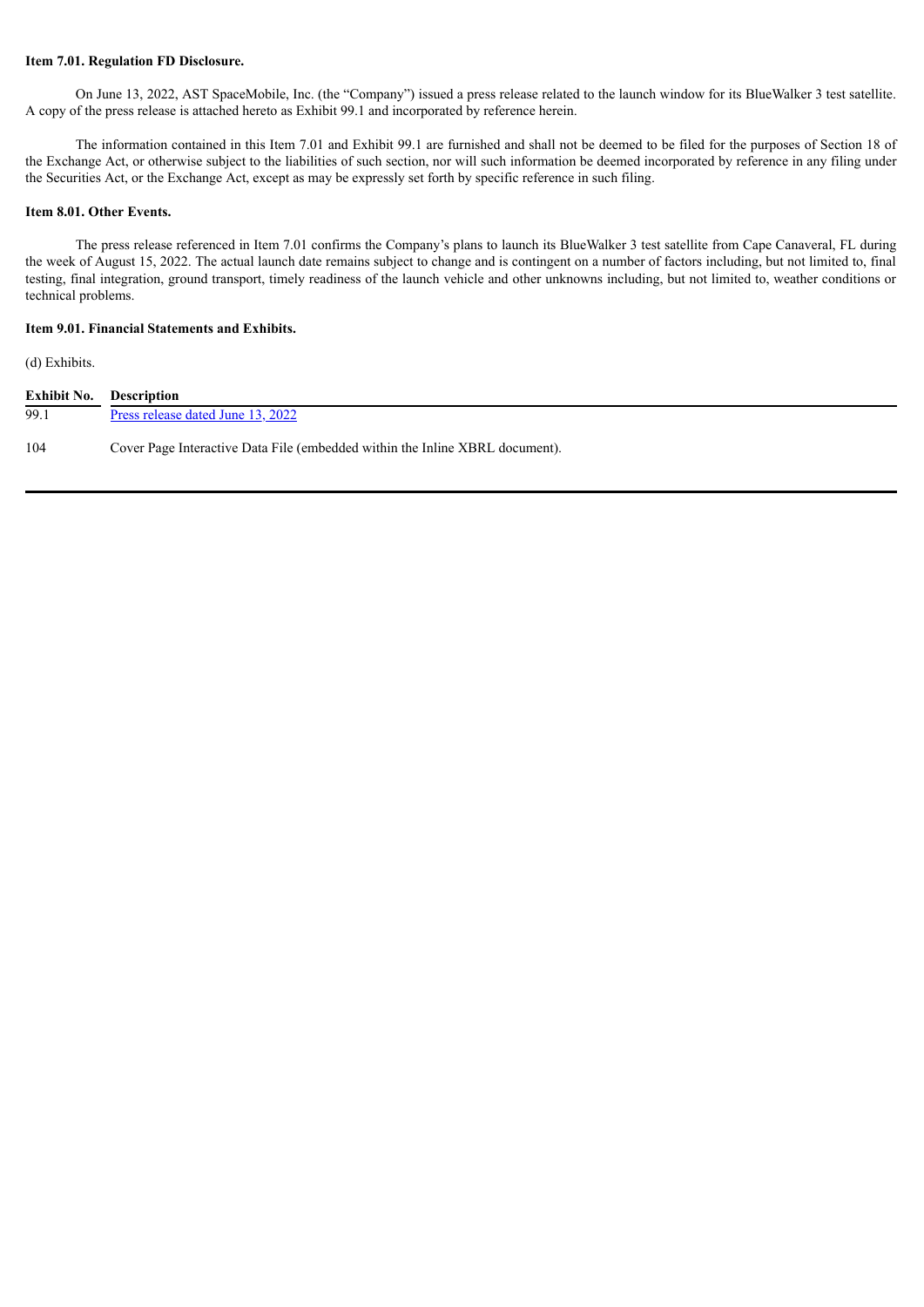## **SIGNATURES**

Pursuant to the requirements of the Securities Exchange Act of 1934, the registrant has duly caused this report to be signed on its behalf by the undersigned hereunto duly authorized.

Dated: June 13, 2022

AST SPACEMOBILE, INC.

By: */s/ Sean R. Wallace*

Name: Sean R. Wallace Title: Chief Financial Officer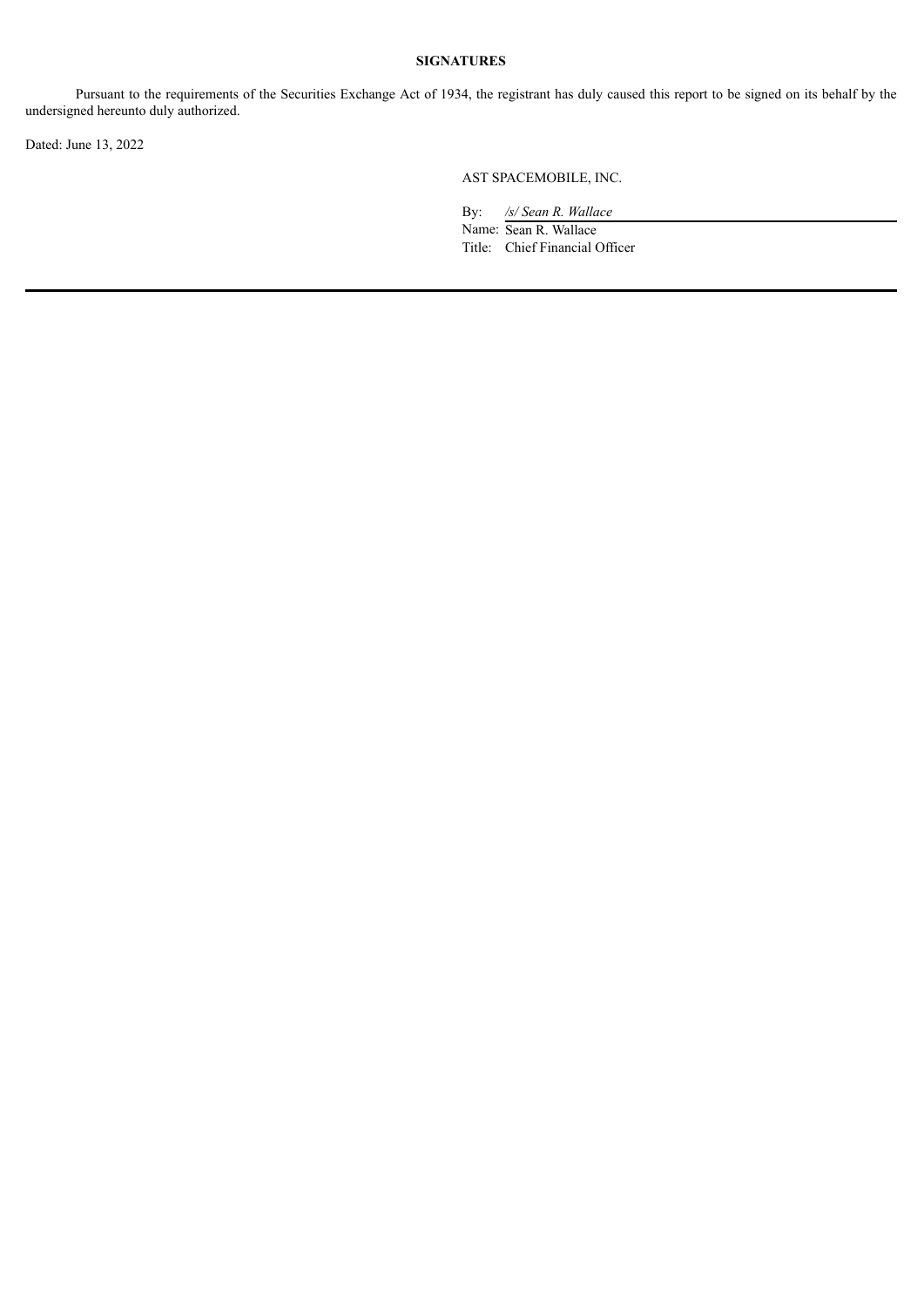#### <span id="page-3-0"></span>AST SpaceMobile Announces Summer Launch Date of BlueWalker 3 for Direct-to-Cell Phone Connectivity Testing

The BlueWalker 3 test satellite is scheduled for launch into low Earth orbit the week of August 15<sup>th</sup> from Cape Canaveral, FL

#### [picture]

**MIDLAND, Texas, (BUSINESS WIRE) – June 13, 2022** – AST SpaceMobile, Inc. ("AST SpaceMobile") (NASDAQ: ASTS), the company building the first and only space-based cellular broadband network accessible directly by standard mobile phones, has confirmed it plans to launch its BlueWalker 3 test satellite from Cape Canaveral, FL during the week of August 15, 2022.

The actual launch date remains subject to change and is contingent on a number of factors including, but not limited to, final testing, final integration, ground transport, timely readiness of the launch vehicle and other unknowns including, but not limited to, weather conditions or technical problems.

BlueWalker 3 carries a 693-square-foot phased array that is designed to test cellular broadband communications directly with standard mobile phones, from space, for the first time. AST SpaceMobile has invested approximately \$85 million in the satellite's development and the company's engineers have successfully conducted more than 800 ground tests with BlueWalker 3. To date, the company has over 2,300 patent and patent-pending claims in support of its technology. The BlueWalker 3 mission is expected to complete the company's initial research and development program and facilitate integration testing with mobile network operators around the world.

"The launch of BlueWalker 3 is the culmination of years of effort by our engineers to let us test connecting the phone in your pocket, with no modifications to the phone, directly with one of our satellites in space," said Abel Avellan, Chairman and CEO of AST SpaceMobile. "This revolutionary technology supports our mission to eliminate the connectivity gaps faced by more than 5 billion mobile subscribers today moving in and out of coverage, and bring cellular broadband to approximately half of the world's population who remain unconnected. We want to close the gap between the digital 'haves' and 'have nots'."

The Federal Communications Commission (FCC) granted AST SpaceMobile an experimental license that allows the company to test BlueWalker 3 satellite-to-phone connectivity in the United States at sites in Texas and Hawaii. Once BlueWalker 3 is operational, the company plans to conduct testing on 5 different continents, in coordination with leading mobile network operators like Vodafone, Rakuten Mobile, Orange and others.

AST SpaceMobile's investors and strategic partners in support of the company and its mission are leaders in cellular technology and infrastructure, digital services and the internet, including Vodafone, Rakuten Mobile and American Tower.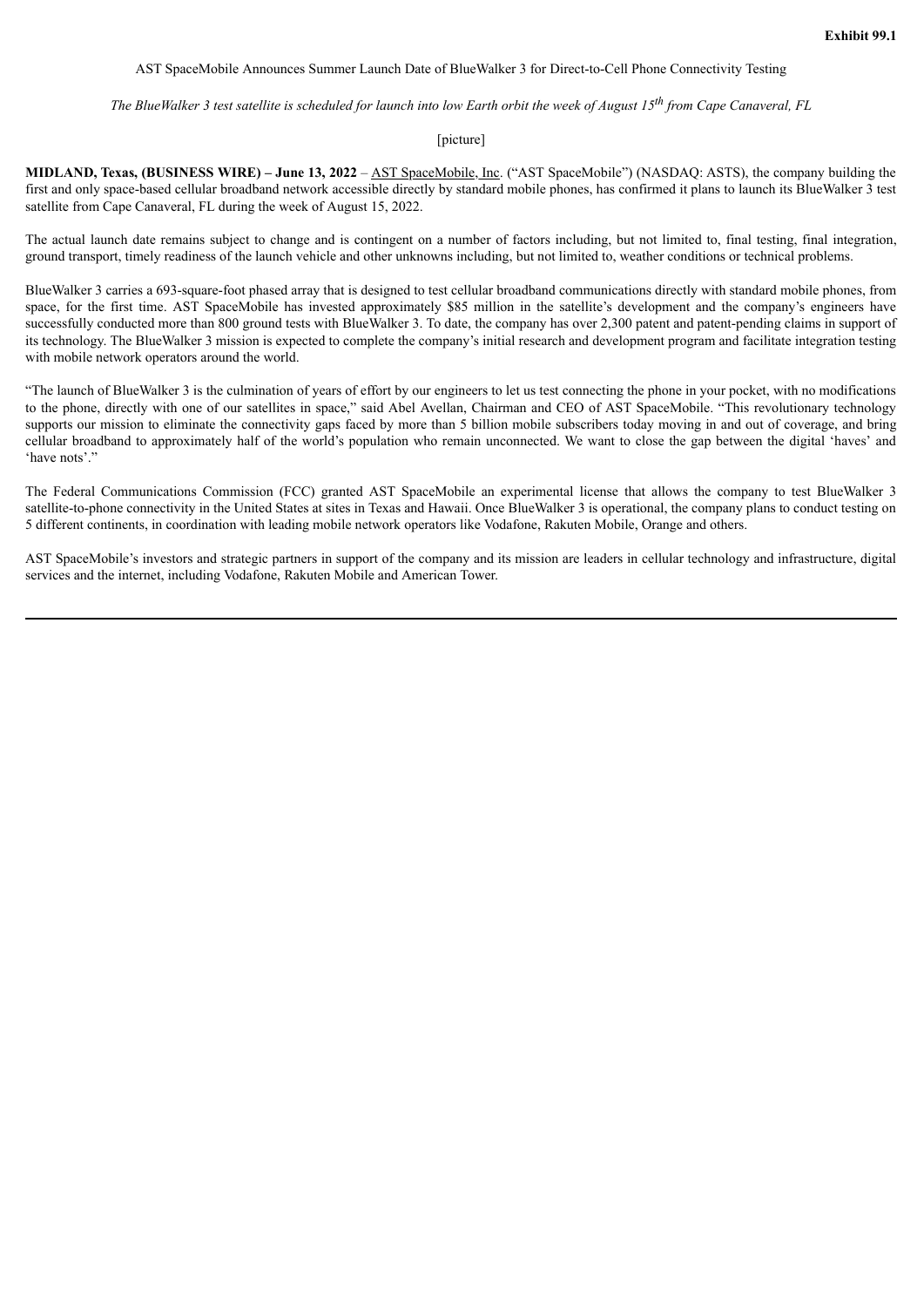### **About AST SpaceMobile**

AST SpaceMobile is building the first and only global cellular broadband network in space to operate directly with standard, unmodified mobile devices based on our extensive IP and patent portfolio. Our engineers and space scientists are on a mission to eliminate the connectivity gaps faced by today's five billion mobile subscribers and finally bring broadband to the billions who remain unconnected. For more information, follow AST SpaceMobile on YouTube, Twitter, LinkedIn and Facebook. Watch this video for an overview of the SpaceMobile mission.

#### **Forward-Looking Statements**

This communication contains "forward-looking statements" that are not historical facts, and involve risks and uncertainties that could cause actual results of AST SpaceMobile to differ materially from those expected and projected. These forward-looking statements can be identified by the use of forwardlooking terminology, including the words "believes," "estimates," "anticipates," "expects," "intends," "plans," "may," "will," "would," "potential," "projects," "predicts," "continue," or "should," or, in each case, their negative or other variations or comparable terminology.

These forward-looking statements involve significant risks and uncertainties that could cause the actual results to differ materially from the expected results. Most of these factors are outside AST SpaceMobile's control and are difficult to predict. Factors that may cause such differences include, but are not limited to: (i) expectations regarding AST SpaceMobile's strategies and future financial performance, including AST's future business plans or objectives, expected functionality of the SpaceMobile Service, anticipated timing and level of deployment of satellites, anticipated demand and acceptance of mobile satellite services, prospective performance and commercial opportunities and competitors, the timing of obtaining regulatory approvals, ability to finance its research and development activities, commercial partnership acquisition and retention, products and services, pricing, marketing plans, operating expenses, market trends, revenues, liquidity, cash flows and uses of cash, capital expenditures, and AST's ability to invest in growth initiatives; (ii) the negotiation of definitive agreements with mobile network operators relating to the SpaceMobile service that would supersede preliminary agreements and memoranda of understanding; (iii) the ability of AST SpaceMobile to grow and manage growth profitably and retain its key employees and AST SpaceMobile's responses to actions of its competitors and its ability to effectively compete; (iv) changes in applicable laws or regulations; (v) the possibility that AST SpaceMobile may be adversely affected by other economic, business, and/or competitive factors; (vi) the outcome of any legal proceedings that may be instituted against AST SpaceMobile; and (vii) other risks and uncertainties indicated in the Company's filings with the SEC, including those in the Risk Factors section of AST SpaceMobile's Form 10-K filed with the SEC on March 31, 2022.